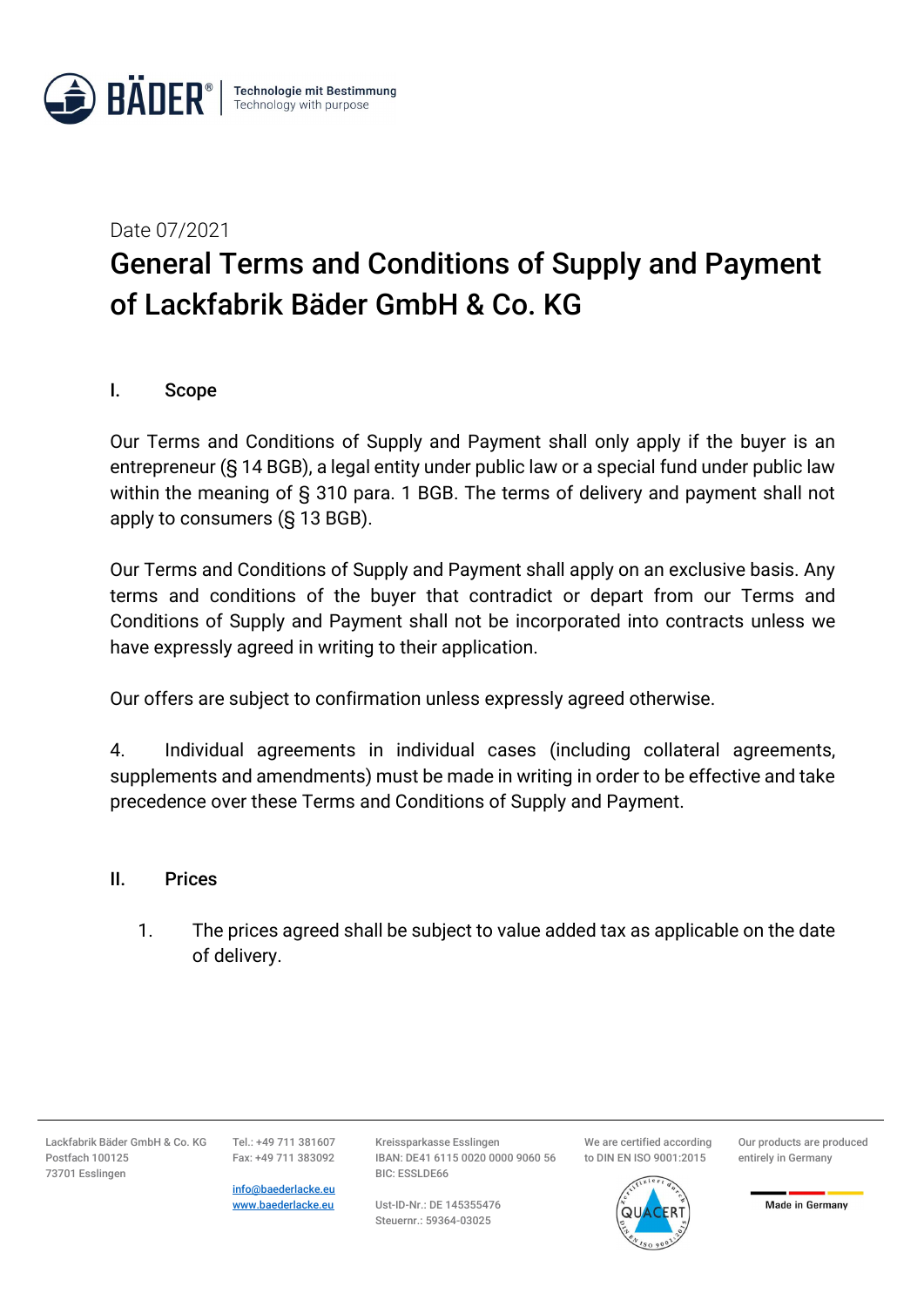

### III. Delivery

1. The buyer must collect the purchased goods at the agreed delivery date or, if a delivery date has not been bindingly agreed, immediately after notification of availability at the place of performance in accordance with Section VIII. 1.

2. In the event that the buyer is late in accepting the goods, we shall be entitled at our choice to dispatch the goods or  $-$  if not otherwise possible, in case of emergency also outdoors – to store them, in both cases at the cost of the buyer. Should this occur, we shall bear no liability for the accidental destruction of, loss of or damage to the goods. If the goods are stored by us, we shall be entitled to invoice the goods and to demand payment upon expiry of a period of one week after the failure to accept the goods.

3. If it is agreed notwithstanding paragraph 1 that we are to be obliged to dispatch the goods, transport shall occur at the cost of the buyer and we shall be entitled to choose the means of transportation along with the route at our discretion, unless the buyer has issued specific instructions to us regarding this matter. Risk shall pass at the time the goods are handed over by us to the carrier.

4. Partial deliveries shall be permitted where reasonable for the buyer.

5. Any significant, unforeseeable breakdowns, late delivery or non-delivery on the part of our suppliers for which we are not at fault in addition to e.g. stoppages of operations resulting from a lack of raw materials, energy or labour, strikes, lockouts, difficulties in procuring means of transportation, traffic disruptions, governmental action or *force* majeure occurrences affecting us or our sub-suppliers shall extend the delivery period by the duration of the disruption of performance, where this has a significant effect on our ability to supply the goods. We shall promptly inform the buyer of the start and finish of any such impediments. If delivery is delayed as a result by more than one month, the buyer shall be entitled and we shall also be entitled to withdraw from the Contract with regard to the quantity affected by the disruption to delivery, without any right to claim damages. The foregoing shall be without prejudice to the buyer's statutory right of withdrawal in the event of a disruption to delivery on account of a circumstance for which we are at fault.

Lackfabrik Bäder GmbH & Co. KG Postfach 100125 73701 Esslingen

Tel.: +49 711 381607 Fax: +49 711 383092

info@baederlacke.eu www.baederlacke.eu

Kreissparkasse Esslingen IBAN: DE41 6115 0020 0000 9060 56 BIC: ESSLDE66

Ust-ID-Nr.: DE 145355476 Steuernr.: 59364-03025

We are certified according to DIN EN ISO 9001:2015

Our products are produced entirely in Germany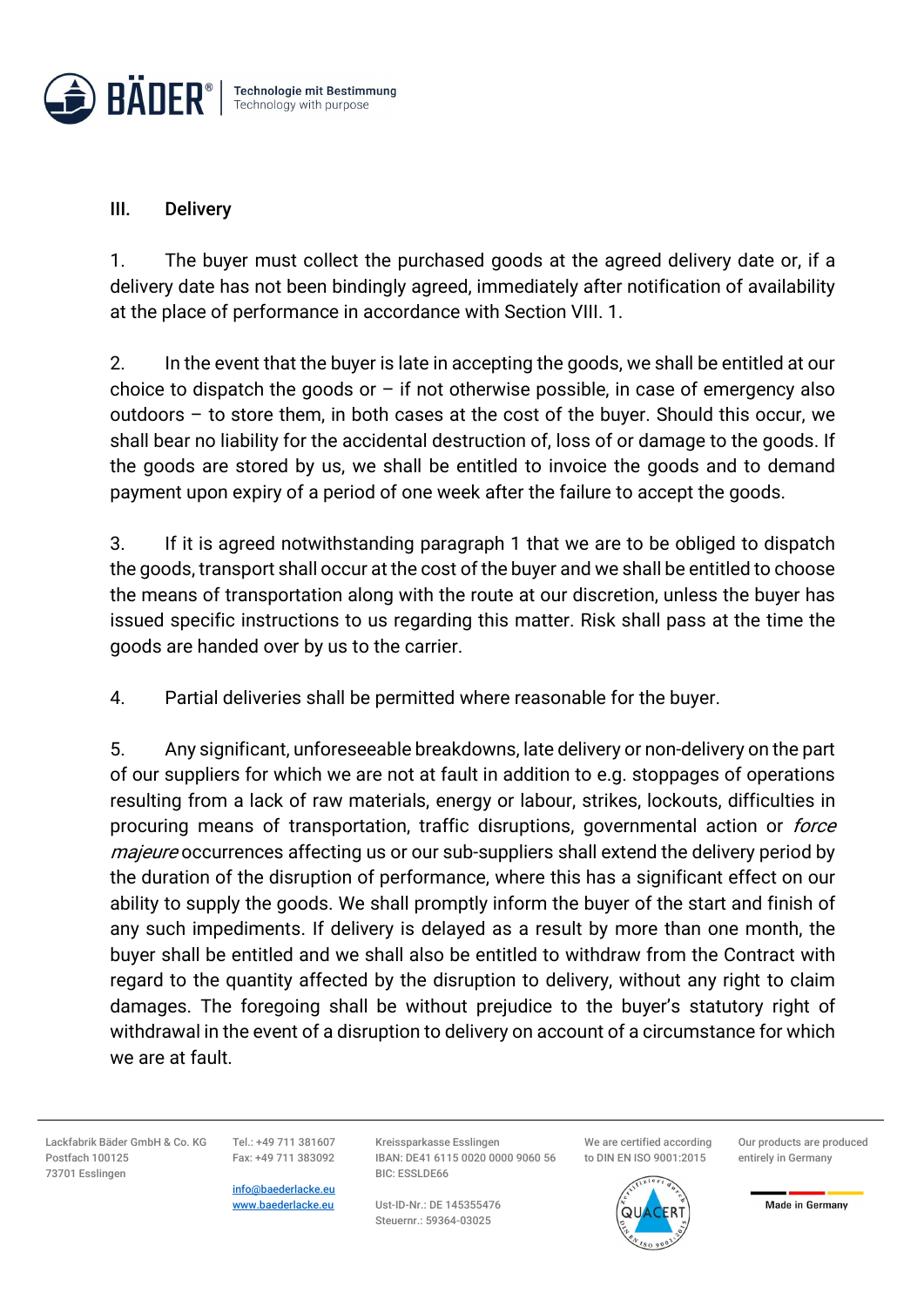

6. If delivery is made using returnable containers, these shall be fully emptied and sent back, carriage paid, within 90 days of receipt of the delivery. The buyer shall be liable for the loss of or damage to any returnable packaging if it is at fault for such loss or damage. Returnable packaging may not be used for other purposes or to accommodate other products. It is only intended for the transportation of the goods delivered. Any labelling must not be removed.

7. Disposable packaging will not be taken back by us. However, we shall inform the buyer of a third party which recycles the packaging in accordance with statutory and administrative requirements.

# V. Payment

1. The amount invoiced shall be payable within 30 days upon receipt of the invoice and shall be paid without any deduction. We are, however, also entitled to partially or fully ask for payment in advance if we deem it appropriate. We declare a corresponding reservation at the latest with the order confirmation.

2. Upon expiry of the above payment period, the buyer shall be in default without a reminder. The purchase price shall be subject to interest at the statutory default interest rate applicable from time to time during the period of default. We reserve the right to assert further claims for damages caused by default.

3. The presentation of bills of exchange does not constitute payment in cash and shall only be acceptable as payment with our prior approval. Any discounting and bill charges shall be borne by the buyer.

4. The buyer shall only be entitled to set-off or retention rights to the extent that his claim has been legally established or is undisputed. In the event of defects in the delivery, the Buyer's counter rights, in particular in accordance with VIII of these Terms and Conditions of Delivery and Payment, shall remain unaffected.

5. If it becomes foreseeable after conclusion of the contract (e.g. through application for opening of insolvency proceedings with regard to the buyer) that our claim to the

Lackfabrik Bäder GmbH & Co. KG Postfach 100125 73701 Esslingen

Tel.: +49 711 381607 Fax: +49 711 383092

info@baederlacke.eu www.baederlacke.eu

Kreissparkasse Esslingen IBAN: DE41 6115 0020 0000 9060 56 BIC: ESSLDE66

Ust-ID-Nr.: DE 145355476 Steuernr.: 59364-03025

We are certified according to DIN EN ISO 9001:2015

Our products are produced entirely in Germany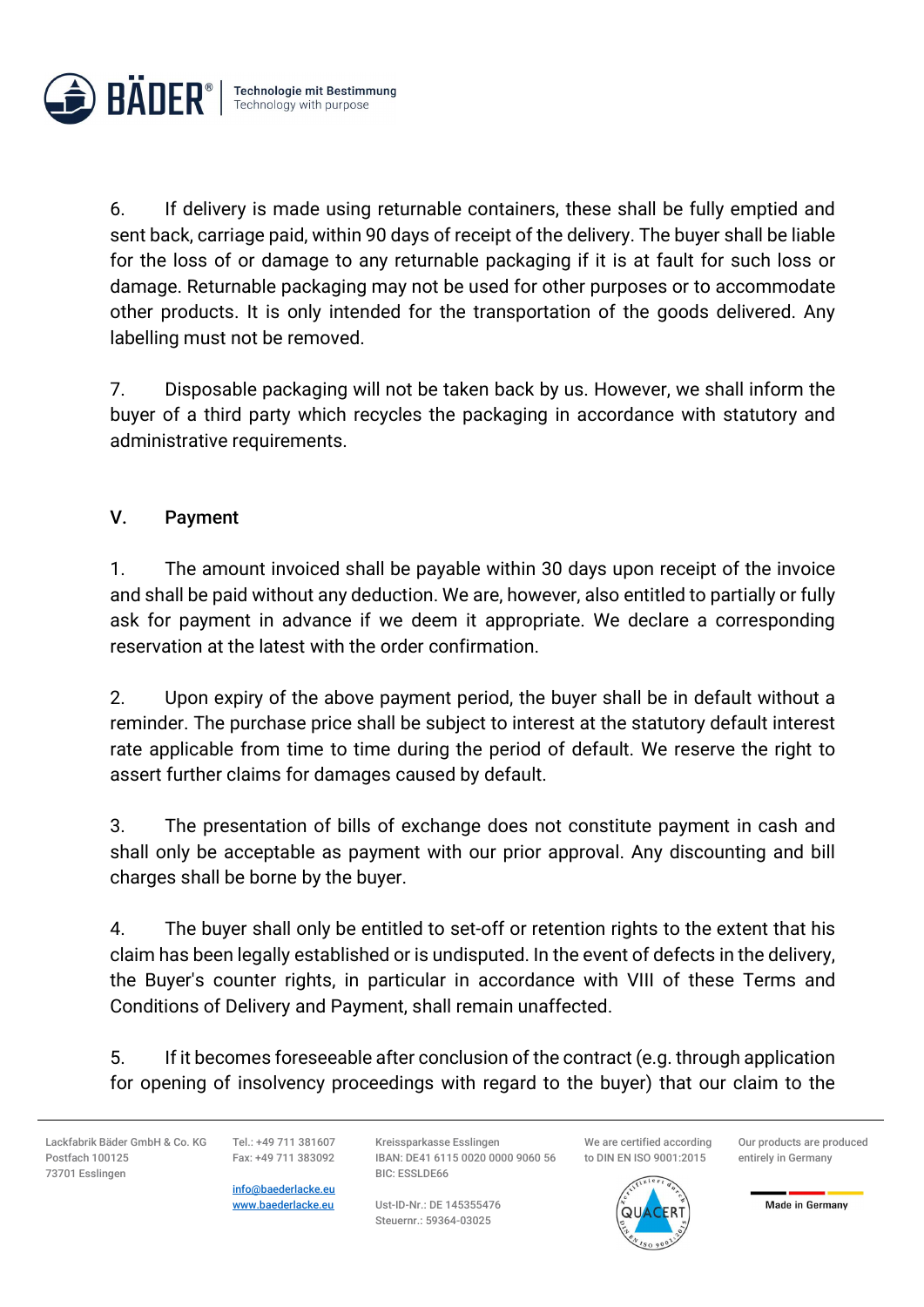

purchase price is endangered due to a lack of the buyer`s ability to pay, we shall be eligible according to the legal regulations on refusal of performance and  $-$  if necessary, after setting a deadline – to withdraw from the contract  $(S$  321 BGB). In the case of contracts for the manufacture of unjustifiable items (custom-made items), we may rescind the contract immediately; the legal regulations on dispensability of setting a deadline remain unaffected.

### VI. Reservation of title

1. The statutory provisions shall apply to the buyer's rights in the event of material defects and defects of title (including incorrect and short delivery as well as improper assembly or defective assembly instructions), unless otherwise provided below. The basis of our liability for defects is above all the agreement reached on the quality of the goods. All product descriptions which are the subject of the individual contract or which have been made public by us (in particular in catalogues or on our website) shall be deemed an agreement on the quality of the goods. Details and information on the suitability and application of the purchased goods in the case of the admixture of components (e.g. thinners, hardeners, additional paints) which have not been purchased from us shall only be deemed to be an agreement on the quality if the respective suitability has been expressly assured by us in writing or made public.

2. The goods subject to retention of title may neither be pledged to third parties nor transferred by way of security until the secured claims have been paid in full. The buyer must notify us immediately in writing if an application is made to open insolvency proceedings or if the goods belonging to us are seized by third parties (e.g. seizures).

3. In the event of conduct on the part of the buyer which is in breach of contract, in particular non-payment of the purchase price due, we shall be entitled to withdraw from the contract in accordance with the statutory provisions and/or demand the return of the goods on the basis of retention of title. The demand for surrender does not at the same time include the declaration of withdrawal from the contract; rather, we are entitled to only demand surrender of the goods and to reserve the right to withdraw from the contract. If the buyer does not pay the due purchase price, we may only assert these

Lackfabrik Bäder GmbH & Co. KG Postfach 100125 73701 Esslingen

Tel.: +49 711 381607 Fax: +49 711 383092

info@baederlacke.eu www.baederlacke.eu

Kreissparkasse Esslingen IBAN: DE41 6115 0020 0000 9060 56 BIC: ESSLDE66

Ust-ID-Nr.: DE 145355476 Steuernr.: 59364-03025

We are certified according to DIN EN ISO 9001:2015



Our products are produced entirely in Germany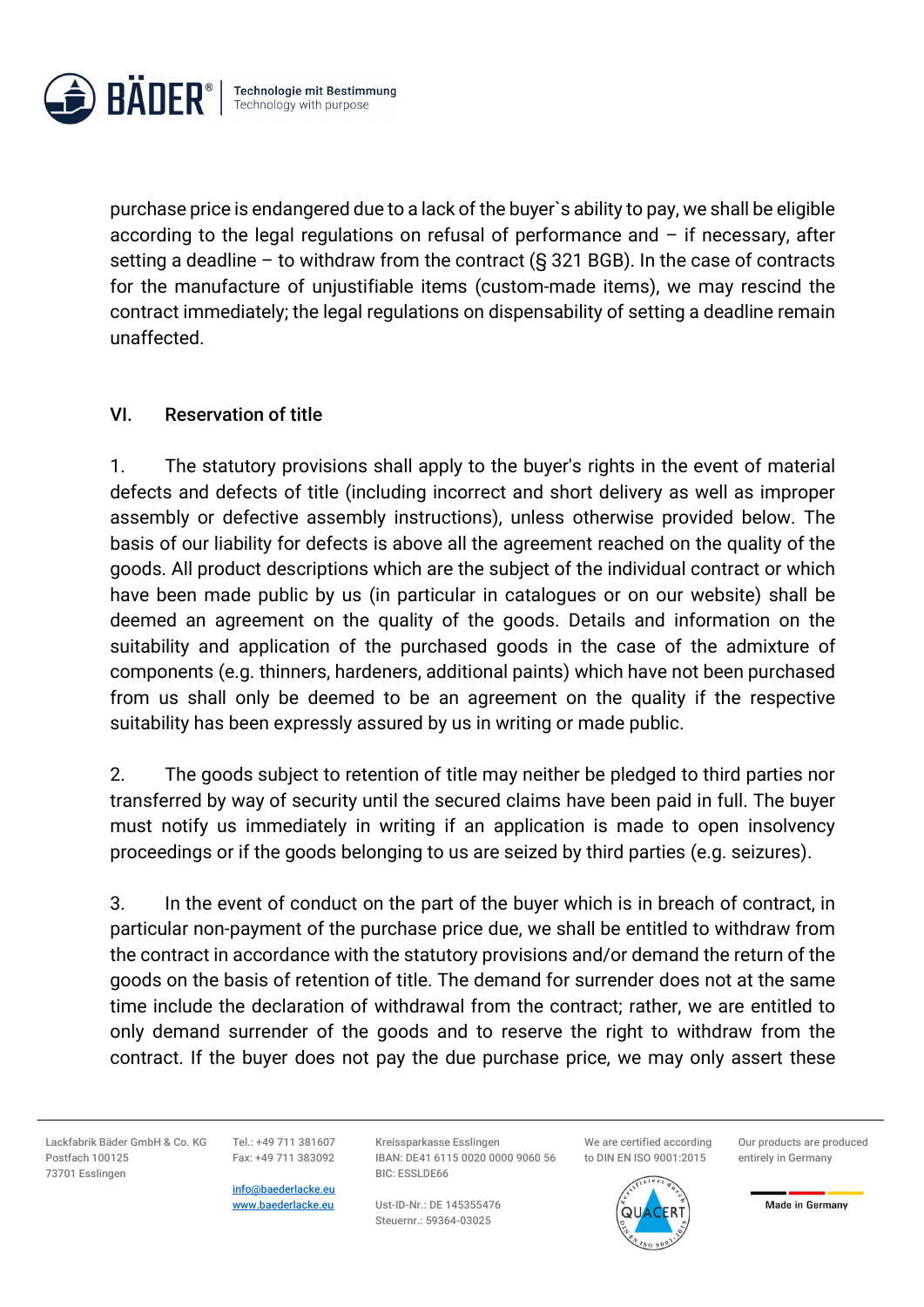

rights if we have previously unsuccessfully set the buyer a reasonable deadline for payment or if such setting of a deadline is dispensable under the statutory provisions.

4. The buyer is entitled to dispose of the products in the ordinary course of business as long as he fulfils his obligations arising from the business relationship with us in good time.

5. The buyer shall remain authorised alongside us to collect the assigned claim. We undertake not to collect the claim as long as the buyer meets his payment obligations towards us, there is no defect in his ability to pay and we do not assert the retention of title by exercising a right in accordance with the above contractual provisions. If this is the case, however, we can demand that the buyer informs us of the assigned claims and their debtors, provides all information necessary for collection, hands over the relevant documents and informs the debtors (third parties) of the assignment. In this case we shall also be entitled to revoke the buyer's authority to further sell and process the goods subject to retention of title.

6. At our request, the buyer shall provide us with all necessary information on the stock of the goods owned by us and on the claims assigned to us, as well as inform his customers of the assignment.

7. The buyer is obliged to keep the reserved goods in safe custody and to insure them at his own expense against loss and damage. He hereby assigns his claims from the insurance contracts to us in advance. We accept this assignment.

8. If the value of the securities exceeds our claims by more than 20 %, we shall release securities of our choice at the buyer's request.

9. The buyer's right to dispose of the products subject to our retention of title and to collect the claims assigned to us shall lapse as soon as he ceases payment and/or falls into financial collapse. If these conditions occur, we shall be entitled to demand the immediate provisional surrender of all goods subject to our retention of title, to the exclusion of the right of retention, without setting a grace period or exercising our right to rescind the contract.

Lackfabrik Bäder GmbH & Co. KG Postfach 100125 73701 Esslingen

Tel.: +49 711 381607 Fax: +49 711 383092

info@baederlacke.eu www.baederlacke.eu

Kreissparkasse Esslingen IBAN: DE41 6115 0020 0000 9060 56 BIC: ESSLDE66

Ust-ID-Nr.: DE 145355476 Steuernr.: 59364-03025

We are certified according to DIN EN ISO 9001:2015

Our products are produced entirely in Germany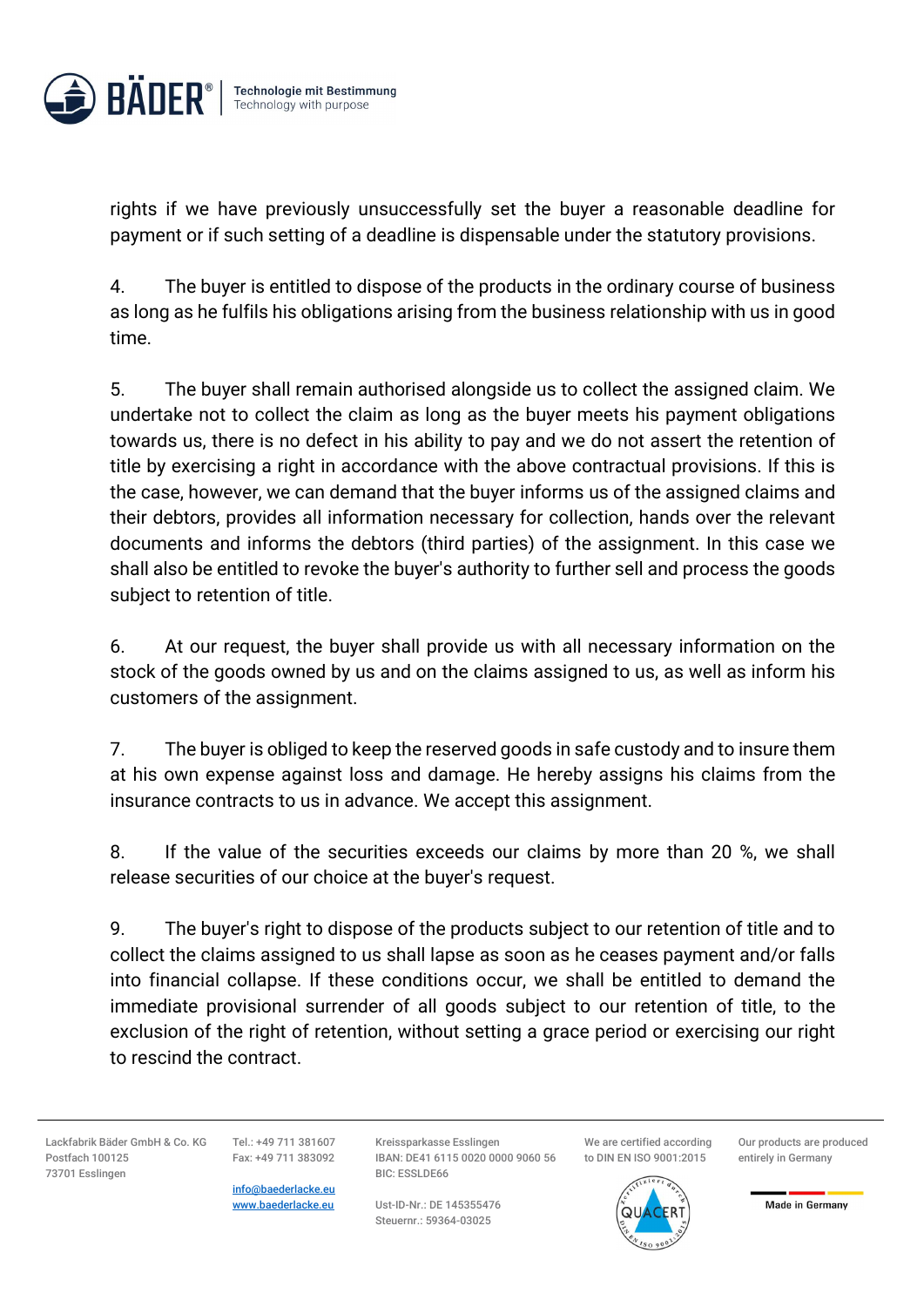

10. If the retention of title should not be effective according to the law of the country in which the delivered goods are located, the buyer shall provide an equivalent security at our request. If he does not comply with this request, we may demand immediate payment of all outstanding invoices irrespective of agreed payment terms.

# VII. Claims relating to defects

1. The statutory provisions shall apply to the buyer's rights in the event of material defects and defects of title (including incorrect and short delivery as well as improper assembly or defective assembly instructions), unless otherwise provided below. The basis of our liability for defects is above all the agreement reached on the quality of the goods. All product descriptions which are the subject of the individual contract or which have been made public by us (in particular in catalogues or on our website) shall be deemed an agreement on the quality of the goods. Details and information on the suitability and application of the purchased goods in the case of the admixture of components (e.g. thinners, hardeners, additional paints) which have not been purchased from us shall only be deemed to be an agreement on the quality if the respective suitability has been expressly assured by us in writing or made public.

2. If the quality has not been agreed, it shall be assessed according to the statutory provisions whether a defect exists or not (§ 434 Para. 1 S. 2 and 3 BGB). However, we accept no liability for public statements made by third parties (e.g. advertising statements).

3. The buyer has to examine the commodity immediately after their receipt for lack. Defects must be reported by the buyer immediately after receipt of the goods, unless the defect was not identifiable during the inspection. If such a defect appears later, it must also be reported immediately. Notifications of defects must be made in writing in order to be effective and must specify the type and extent of the defect.

4. The buyer shall give us the time and opportunity required for the subsequent performance owed, in particular to hand over the goods complained of for inspection purposes. In the case of subsequent performance, we shall be entitled at our discretion to remedy the defect or to make a replacement delivery. In the event of a replacement

Lackfabrik Bäder GmbH & Co. KG Postfach 100125 73701 Esslingen

Tel.: +49 711 381607 Fax: +49 711 383092

info@baederlacke.eu www.baederlacke.eu

Kreissparkasse Esslingen IBAN: DE41 6115 0020 0000 9060 56 BIC: ESSLDE66

Ust-ID-Nr.: DE 145355476 Steuernr.: 59364-03025

We are certified according to DIN EN ISO 9001:2015



Our products are produced entirely in Germany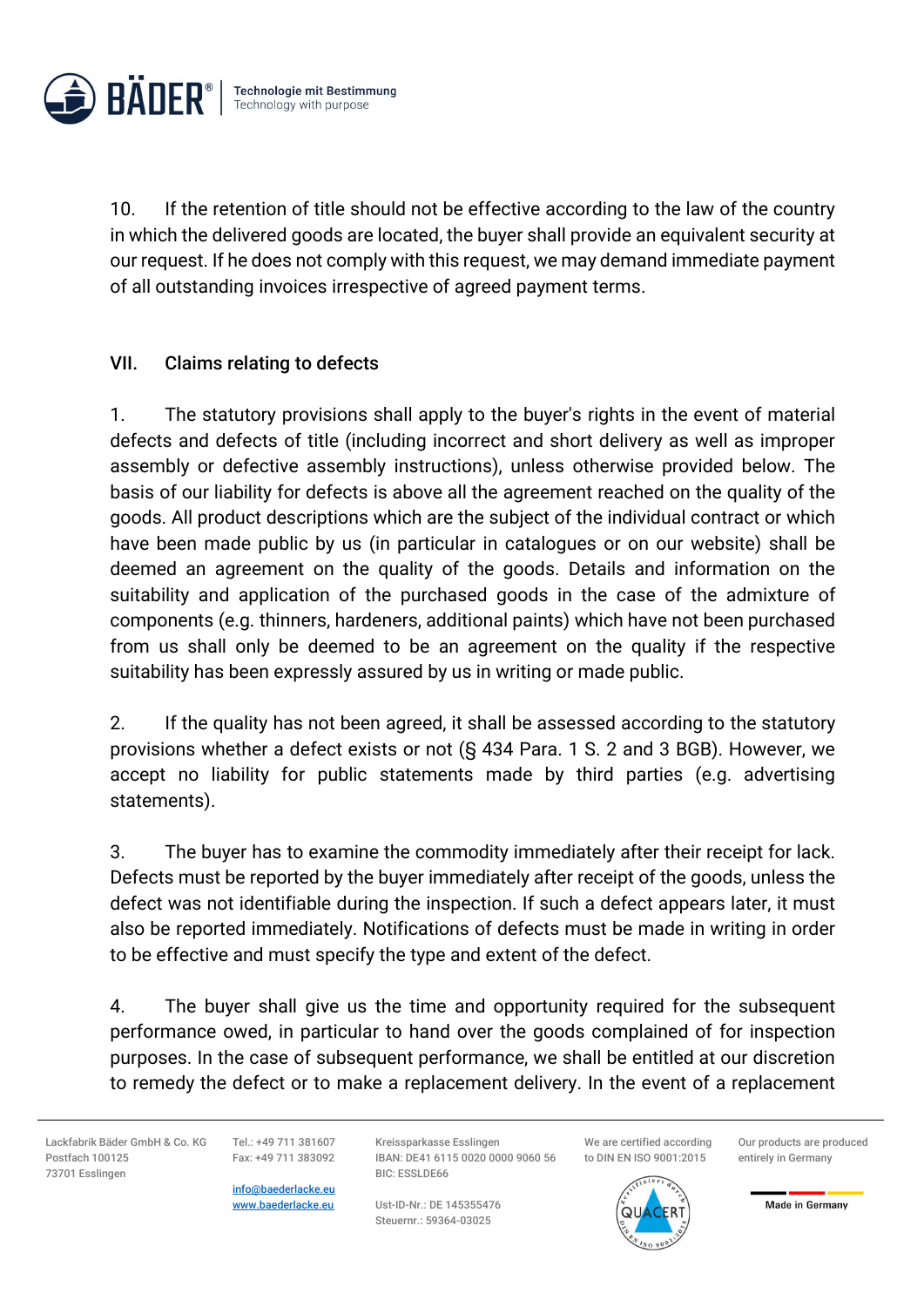

delivery, the buyer must return the defective item to us in accordance with the statutory provisions. Subsequent performance does not include the removal of the defective item or its reinstallation if we were not originally obliged to install it. We shall bear or reimburse the expenses necessary for the purpose of testing and subsequent performance, in particular transport, travel, labour and material costs as well as any dismantling and installation costs, in accordance with the statutory provisions, if a defect actually exists. Otherwise, we may demand compensation from the buyer for the costs incurred as a result of the unjustified request to remedy the defect (in particular testing and transport costs), unless the lack of defectiveness was not recognisable to the buyer.

5. We shall be entitled to make the subsequent performance owed dependent on the buyer paying the purchase price due. However, the Buyer shall be entitled to retain a reasonable part of the purchase price in proportion to the defect.

6. In the event of recourse by the entrepreneur (§ 445a BGB), it is assumed that no defects existed at the time of the transfer of risk to the buyer if the buyer duly inspected the goods in accordance with paragraph VII. 2 (sentence 1) but did not report any defects, unless this assumption is incompatible with the nature of the goods or the defect.

7. If the buyer asserts claims under a right of recourse (§ 445a BGB), he must be treated by us as if he had implemented all legally permissible contractual possibilities vis-à-vis his contractual partner (e.g. refusal of subsequent performance due to disproportionality or limitation of the reimbursement of expenses to an appropriate amount).

8. We are entitled to reject recourse claims of the buyer (§ 445a BGB) with the exception of claims for new delivery of the goods if we grant the buyer an equivalent compensation for the exclusion of his rights.

### VIII. Liability

1. Unless otherwise provided for in the following provisions, all claims for damages by the buyer against us and our employees, workers, staff, representatives and vicarious agents shall be excluded.

Lackfabrik Bäder GmbH & Co. KG Postfach 100125 73701 Esslingen

Tel.: +49 711 381607 Fax: +49 711 383092

info@baederlacke.eu www.baederlacke.eu

Kreissparkasse Esslingen IBAN: DE41 6115 0020 0000 9060 56 BIC: ESSLDE66

Ust-ID-Nr.: DE 145355476 Steuernr.: 59364-03025

We are certified according to DIN EN ISO 9001:2015



Our products are produced entirely in Germany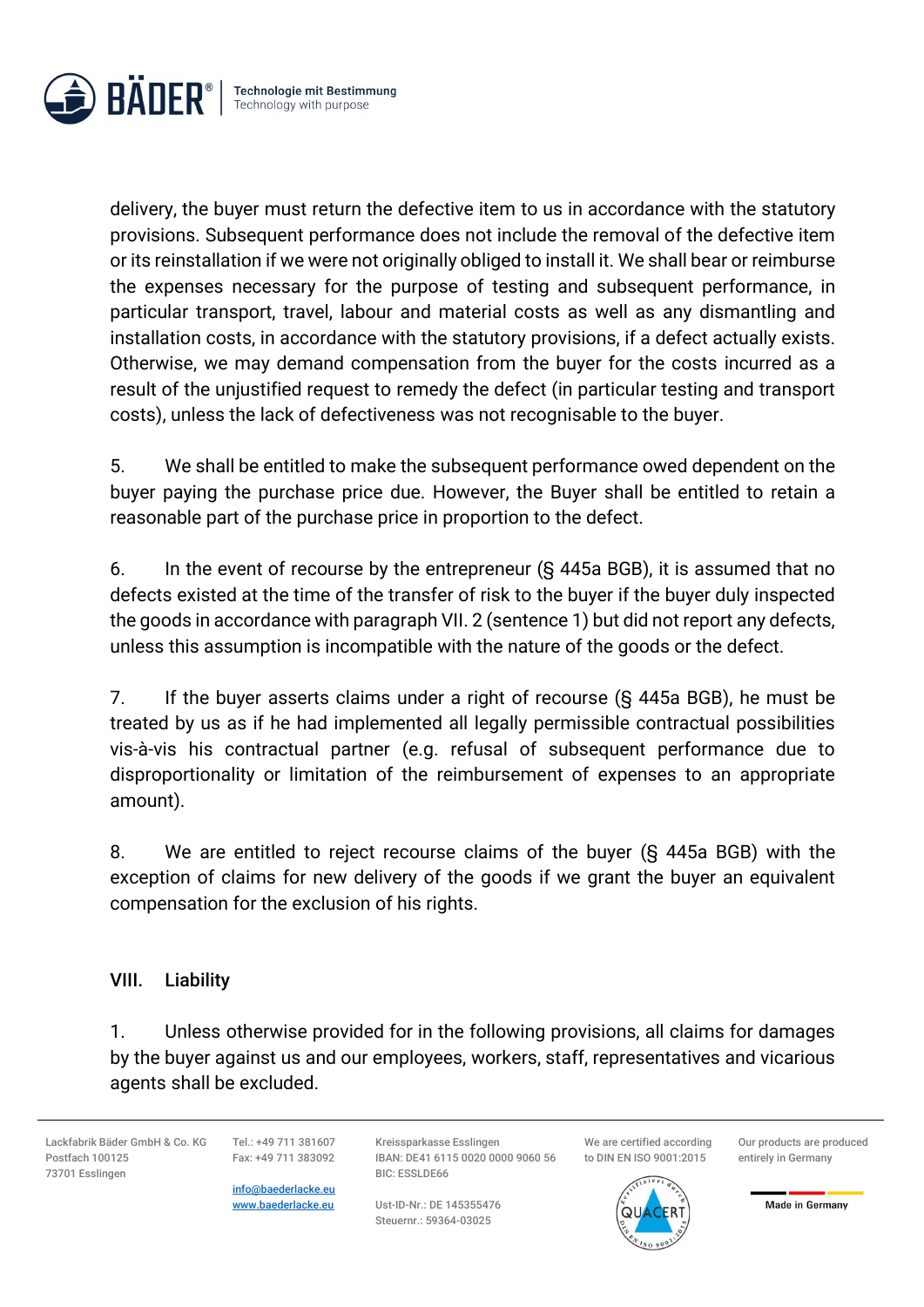

2. The limitations and exclusions of liability contained in the previous item 1. and otherwise in these terms and conditions of delivery and payment shall not apply in cases of intent, gross negligence, injury to life, limb and health, or as a result of a guarantee of quality or durability or in accordance with the statutory provisions (in particular the German Product Liability Act) a liability on our part is indispensable prescribed.

In the event of ordinary negligence, we shall be liable, subject to a milder standard of liability in accordance with statutory provisions (e.g. for care in our own affairs), only for damages arising from the not inconsiderable breach of a material contractual obligation (an obligation the fulfilment of which is essential to the proper performance of the contract and the observance of which the contractual partner regularly relies on and may rely on); in this case, however, our liability shall be limited to compensation for the foreseeable, typically occurring damage.

### IX. Promotion

1. Unless the buyer instructs us otherwise in writing, he shall permit us to use our business relationship with his company for marketing purposes. This permission extends solely to the factual description of the essential content of the order and the buyer (e.g. reference lists with company name and logo).

### IX. Place of performance, applicable law and miscellaneous issues

1. The place of performance for all obligations arising out of the business relationship or the individual contract shall be our relevant shipping facility, and for payment purposes shall be our registered office.

2. Jurisdiction shall lie at our choice at our registered office or at the general place of jurisdiction of the buyer. This shall also apply to any disputes arising within the process involving bills, cheques or any other payment instruments. The buyer shall be obliged to request us to exercise our right to chose within a reasonable period.

Lackfabrik Bäder GmbH & Co. KG Postfach 100125 73701 Esslingen

Tel.: +49 711 381607 Fax: +49 711 383092

info@baederlacke.eu www.baederlacke.eu

Kreissparkasse Esslingen IBAN: DE41 6115 0020 0000 9060 56 BIC: ESSLDE66

Ust-ID-Nr.: DE 145355476 Steuernr.: 59364-03025

We are certified according to DIN EN ISO 9001:2015

Our products are produced entirely in Germany